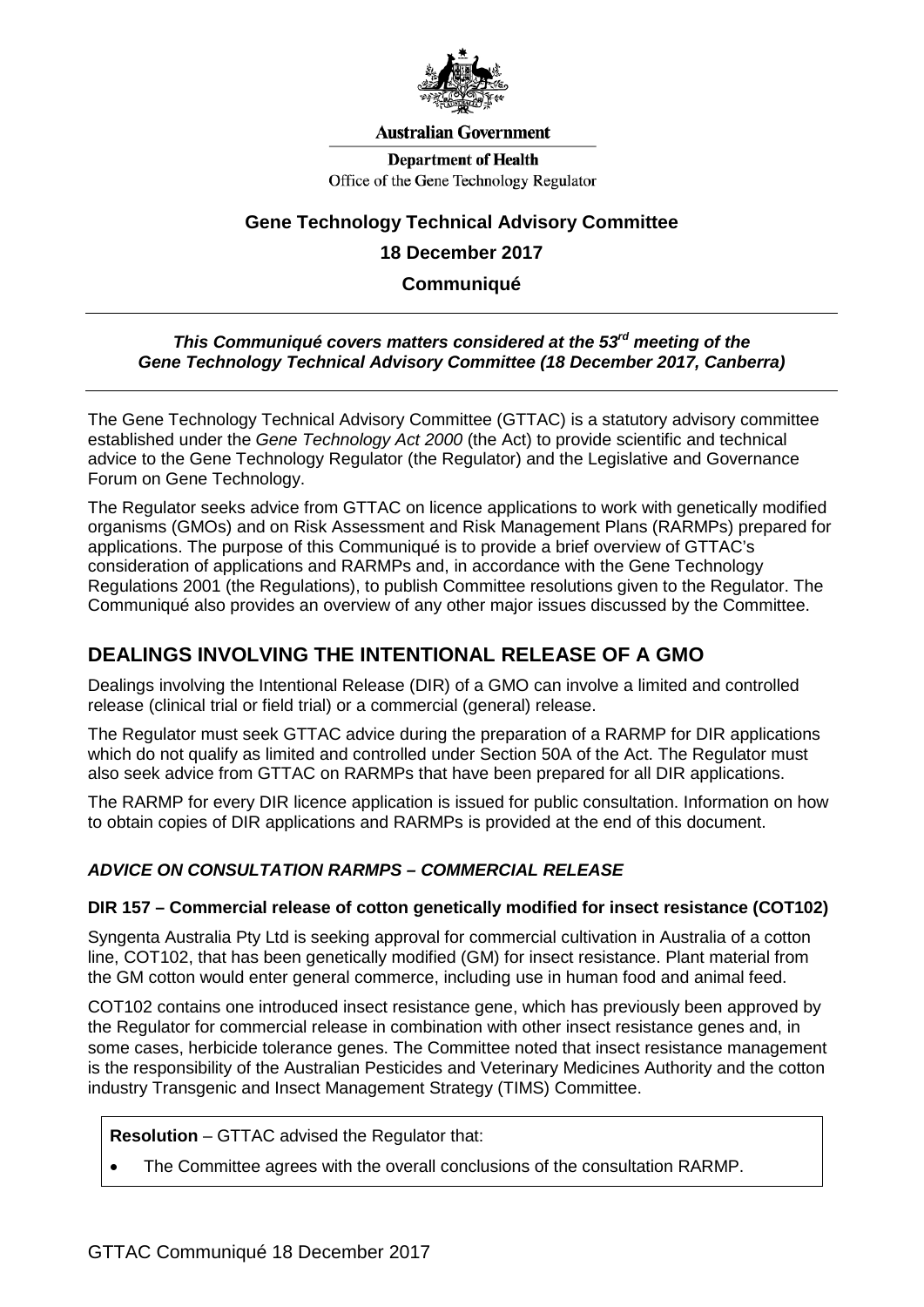## *ADVICE ON CONSULTATION RARMPS – LIMITED AND CONTROLLED RELEASE*

### **DIR 160 – Limited and Controlled Release of perennial ryegrass genetically modified for fructan biosynthesis**

Licence application DIR 160 from the Department of Economic Development, Jobs, Transport and Resources in Victoria is for a field trial of GM perennial ryegrass plants that have been modified for fructan biosynthesis. The trial would take place between May 2018 and June 2020 at one site in south-west Victoria on a maximum area of 160 m<sup>2</sup>.

The Committee noted the key points in the consultation RARMP including the conclusion that this release poses negligible risks people or the environment.

Topics discussed by the Committee included:

- the proposed licence conditions including measures to contain the plant material
- pollen movement in the context of both allergenicity and gene flow, noting the distinction between viable and non-viable pollen
- areas of uncertainty that may need to be addressed to assess future applications, including additional characterisation of the GM plants with respect to toxicity, allergenicity and weediness.

**Resolution** – GTTAC advised the Regulator that:

- The Committee agrees with the overall conclusion of the RARMP.
- The Regulator should further consider the potential for long distance pollen flow.

## **DEALINGS NOT INVOLVING THE INTENTIONAL RELEASE OF A GMO**

The Regulator may seek GTTAC advice on RARMPs prepared for an application for Dealings Not involving an Intentional Release (DNIR) into the environment. DNIR licences include research work with GMOs undertaken in physical containment facilities (eg certified by the Regulator) or clinical trials undertaken in clinical facilities.

### *ADVICE ON DNIR RARMPS*

### **DNIR 580 – MVA-NP+M1: A new Influenza vaccine for use in human clinical trials**

DNIR 580 from Clinical Network Services Pty Ltd is a licence application to conduct Phase 1 clinical trials to assess a GM Vaccinia virus as a vaccine for the prevention of influenza A.

The Committee briefly considered the potential for the GMO to recombine with other strains of the virus and noted that the likelihood is extremely low.

The Committee discussed proposed procedures around dressing of the injection site; clinical waste disposal; informing medical practitioners of relevant licence conditions; and transport of the GMO and blood samples. The Committee agreed that the risk associated with the proposed dealings is negligible, in the context of the proposed licence conditions.

### **Resolution** – GTTAC advised the Regulator that:

- The Committee agrees with the overall conclusions of the RARMP.
- The Regulator should consider some further clarification around waste disposal methods and spill kits for transportation.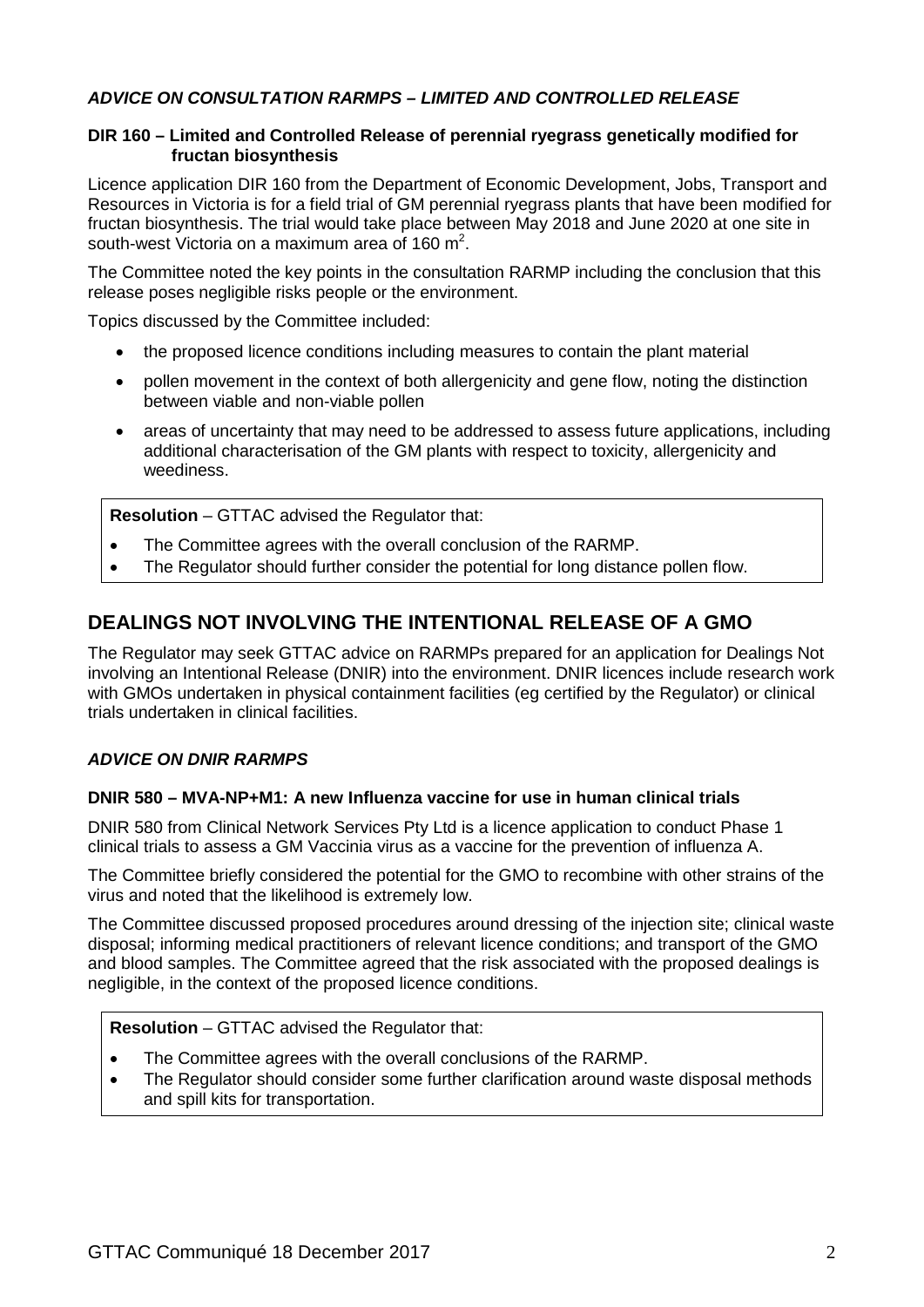# **OTHER ADVICE**

### **Technical Review of the Gene Technology Regulations 2001**

The Regulator is conducting a Technical Review of the Regulations to provide clarity about whether organisms developed using a range of new technologies are subject to regulation as GMOs, and to ensure that new technologies are regulated in a manner commensurate with the risks they pose. GTTAC advice was sought on proposed amendments relating to notifiable low risk dealings and exempt dealings, which are a subset of the proposals on which OGTR commenced public consultation on 30 November 2017.

GTTAC discussed the proposed amendments grouped into the following topics:

- Viral vectors with no host
- Clarifying wording relating to outcome of modifications
- Cloned viral genomes
- New exempt hosts
- Clarifying risk group considerations
- Gene drive GMOs

Overall the Committee was satisfied that these proposed amendments do not raise any concerns. The Committee discussed the clarity and effectiveness of some of the terminology used in the draft amendments. The Committee agreed with the OGTR that in the absence of more information about the risks associated with gene-drives, a cautious approach is warranted.

**Resolution** – GTTAC advised the Regulator that:

- The Committee supports the intention of the proposed changes.
- The Regulator should consider:
	- the wording of viral vectors with no host;
	- the use of virions in the wording for cloned viral genomes;
	- clarifying the wording of gene drives or providing additional notes or guidance.

### **Biology Documents**

Biology documents are prepared by the OGTR to provide an overview of baseline biology information relevant to risk assessment of genetically modified forms of the species.

GTTAC reviewed the biology documents prepared for the Mediterranean fruit fly, buffalo grass and a microalga. The Committee commended the OGTR on the documents and agreed to the following resolutions:

The Biology of *Ceratitis capitata* Wiedemann (Mediterranean fruit fly)

**Resolution** – GTTAC advised the Regulator that:

- The Committee endorses the biology document.
- The Regulator should consider some specific text revisions to improve internal consistency.

The Biology of *Stenotaphrum secundatum* (Walter) Kuntze (buffalo grass)

**Resolution** – GTTAC advised the Regulator that:

- The Committee endorses the biology document.
- The Regulator should consider some specific text revisions to improve clarity.